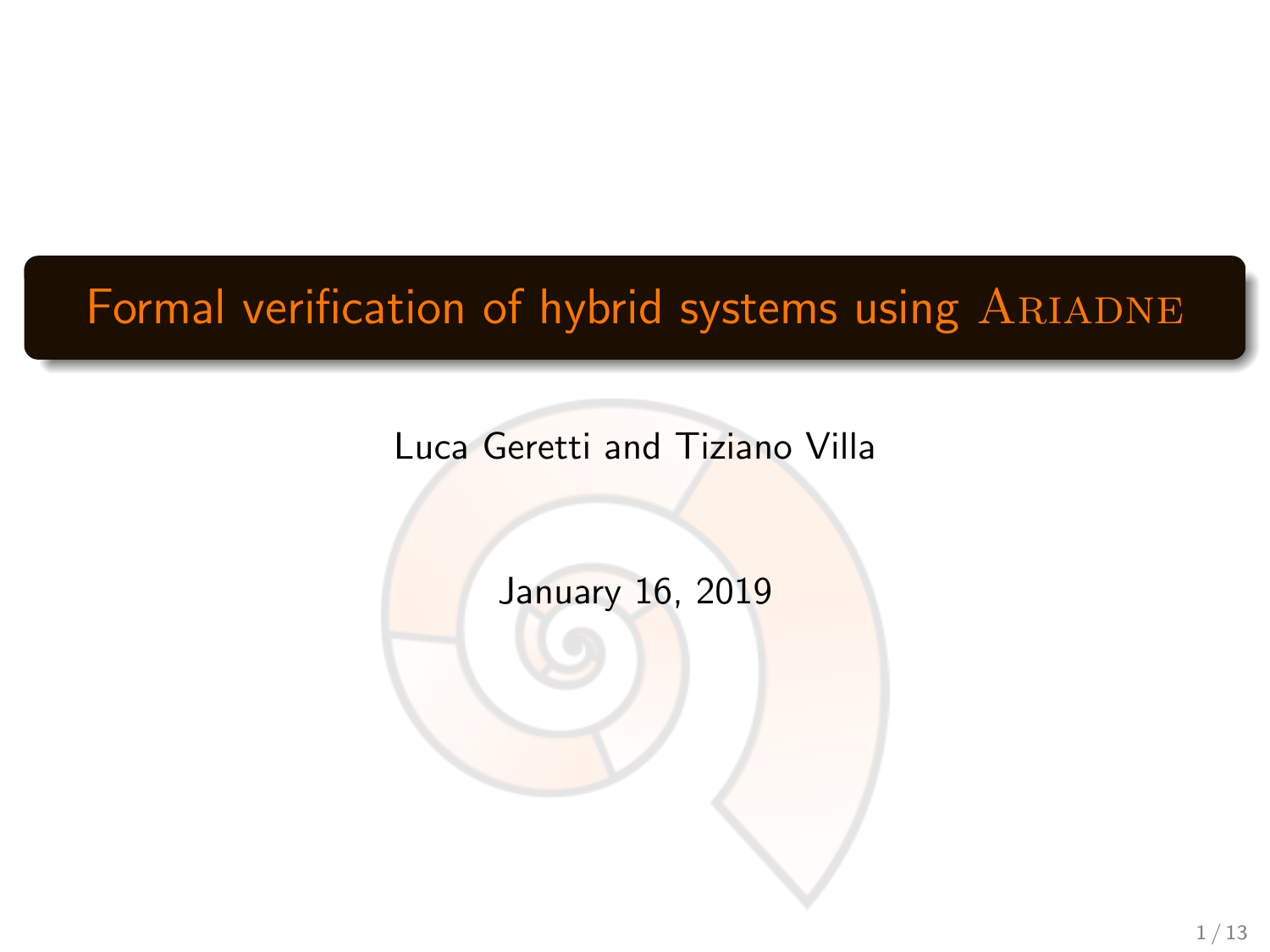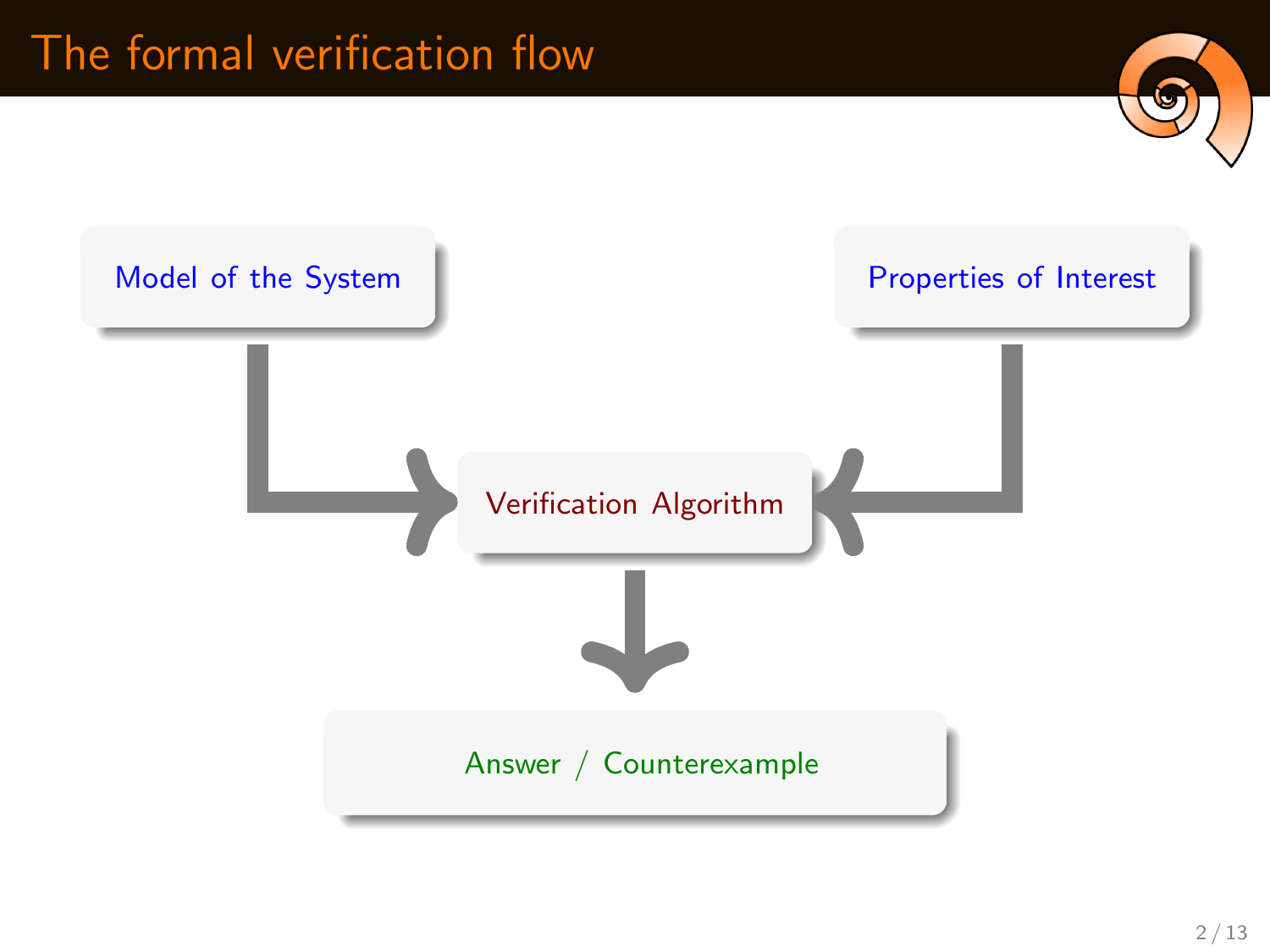

Many real systems have a double nature. They:

- evolve in a continuous fashion
- are controlled by a discrete system



Such systems are called hybrid systems and may be modeled by hybrid automata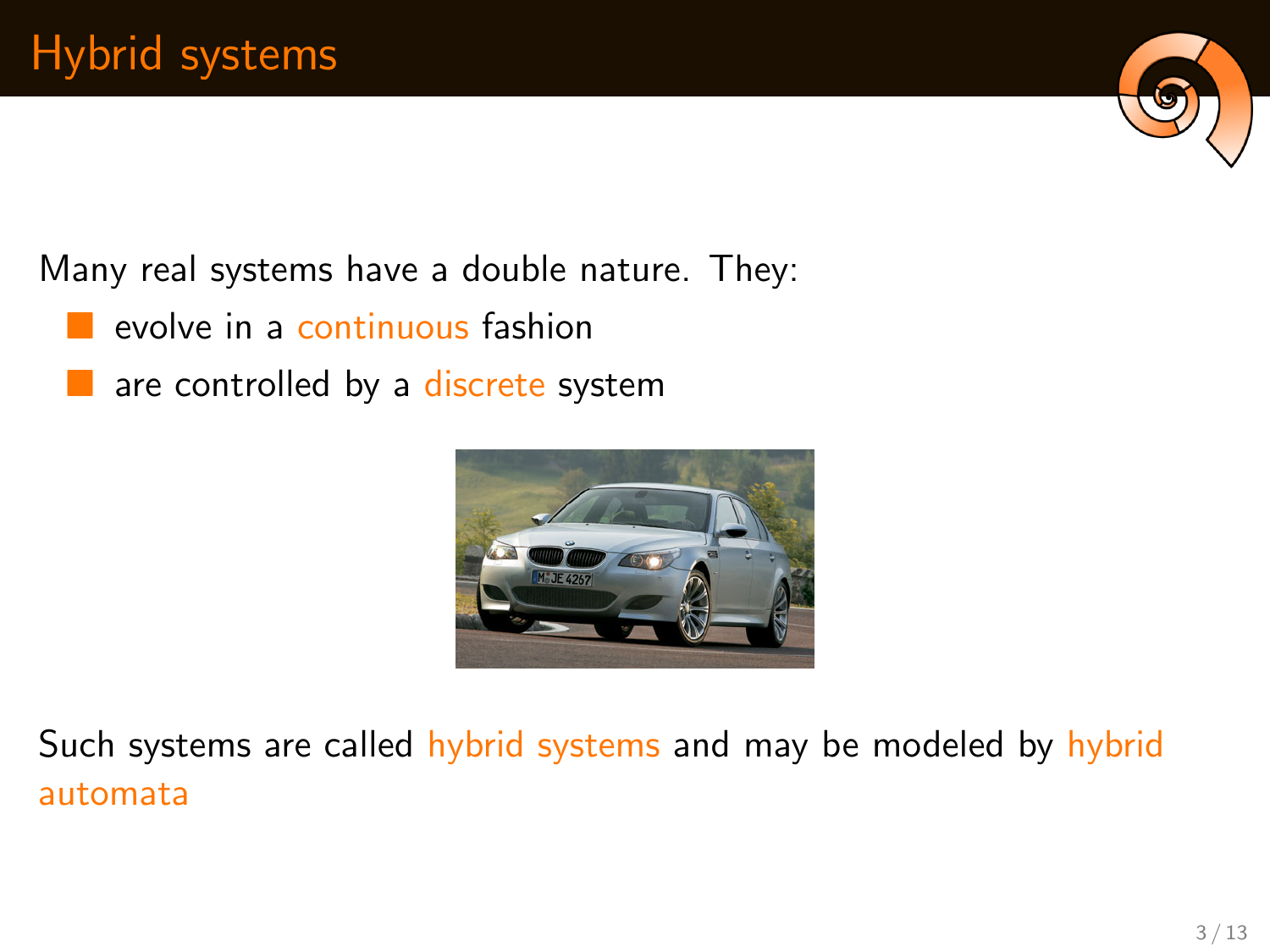

A hybrid automaton  $H$  is a finite-state automaton with continuous variables Z



A state is a couple  $(\ell,r)$  where r is a valuation for Z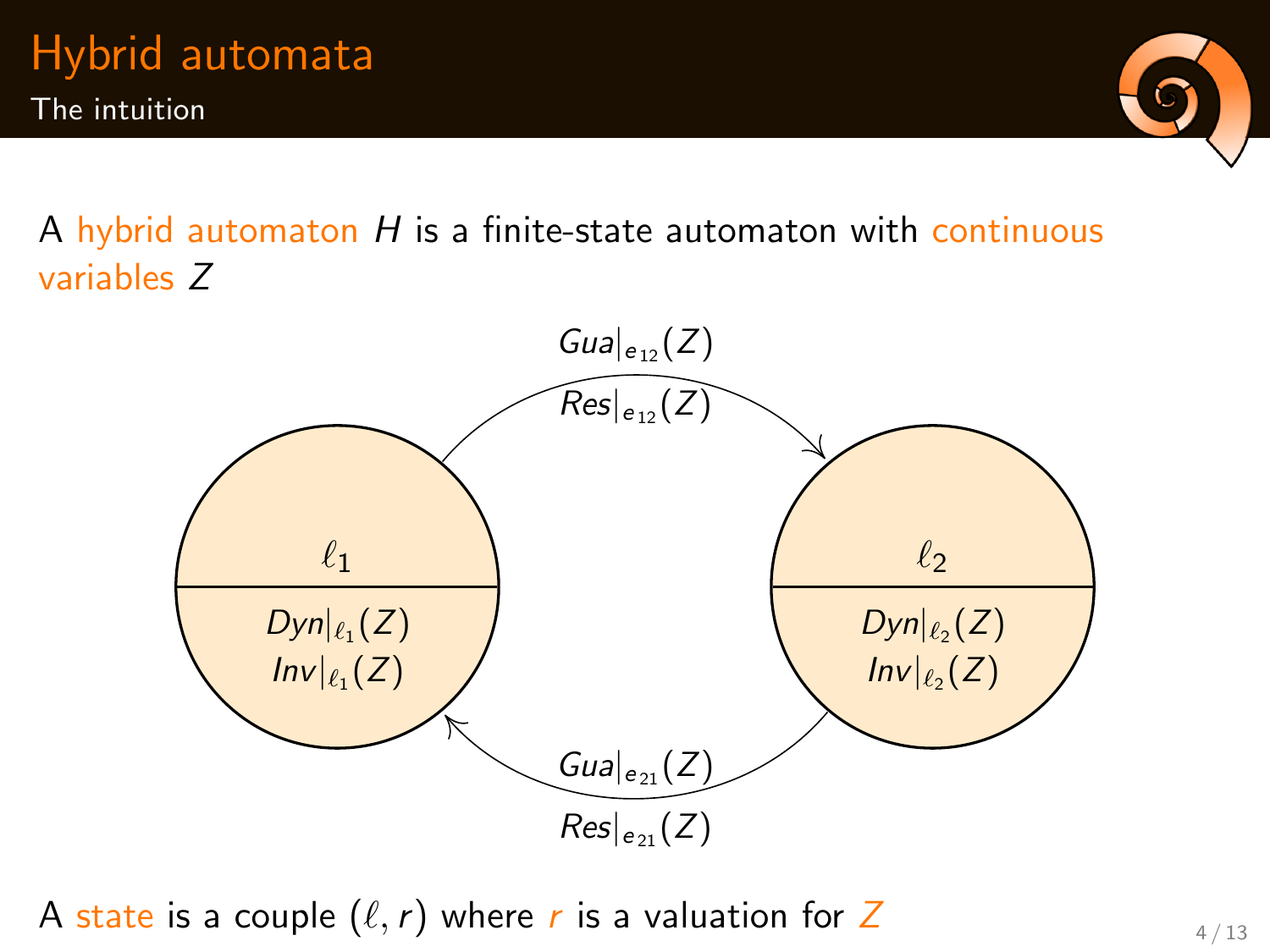

- $\blacksquare$  dynamics  $\mathit{Dyn}|_{\ell}$ : evolution of the variables in location  $\ell$
- **n** invariant  $Inv|_{\ell}$ : conditions under which continuous evolution is allowed in location  $\ell$
- guard  $Gua|_e$ : conditions under which discrete evolution is allowed according to event e
- **E** reset  $Res|_{e}$ : transformation of the continuous state after event e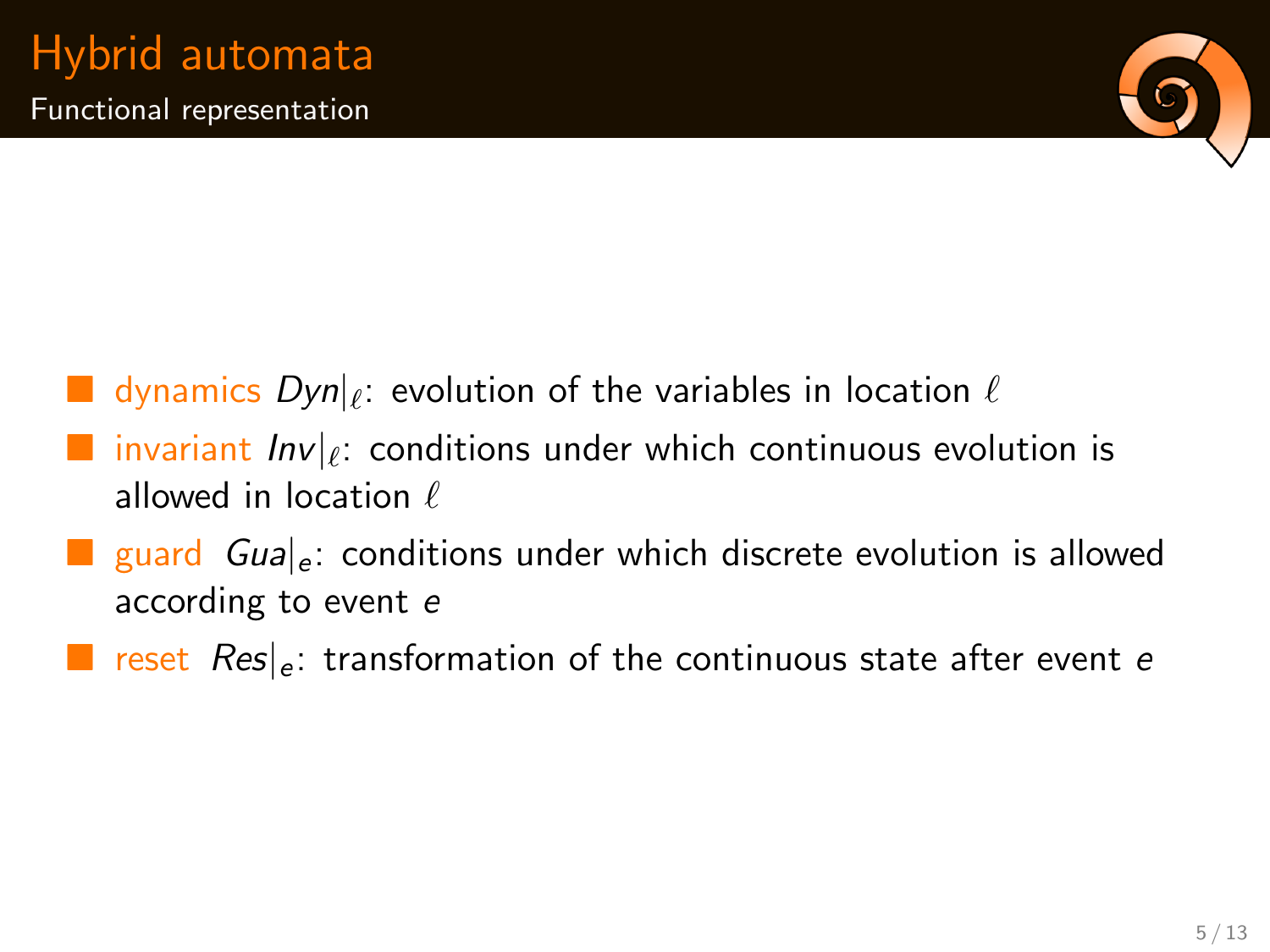

To verify whether a dynamical system satisfies some properties, we describe its behaviour by computing the set of reached states (reachable set) Re.

 $\blacksquare$  It allows full observation of system evolution (compared to abstraction methods).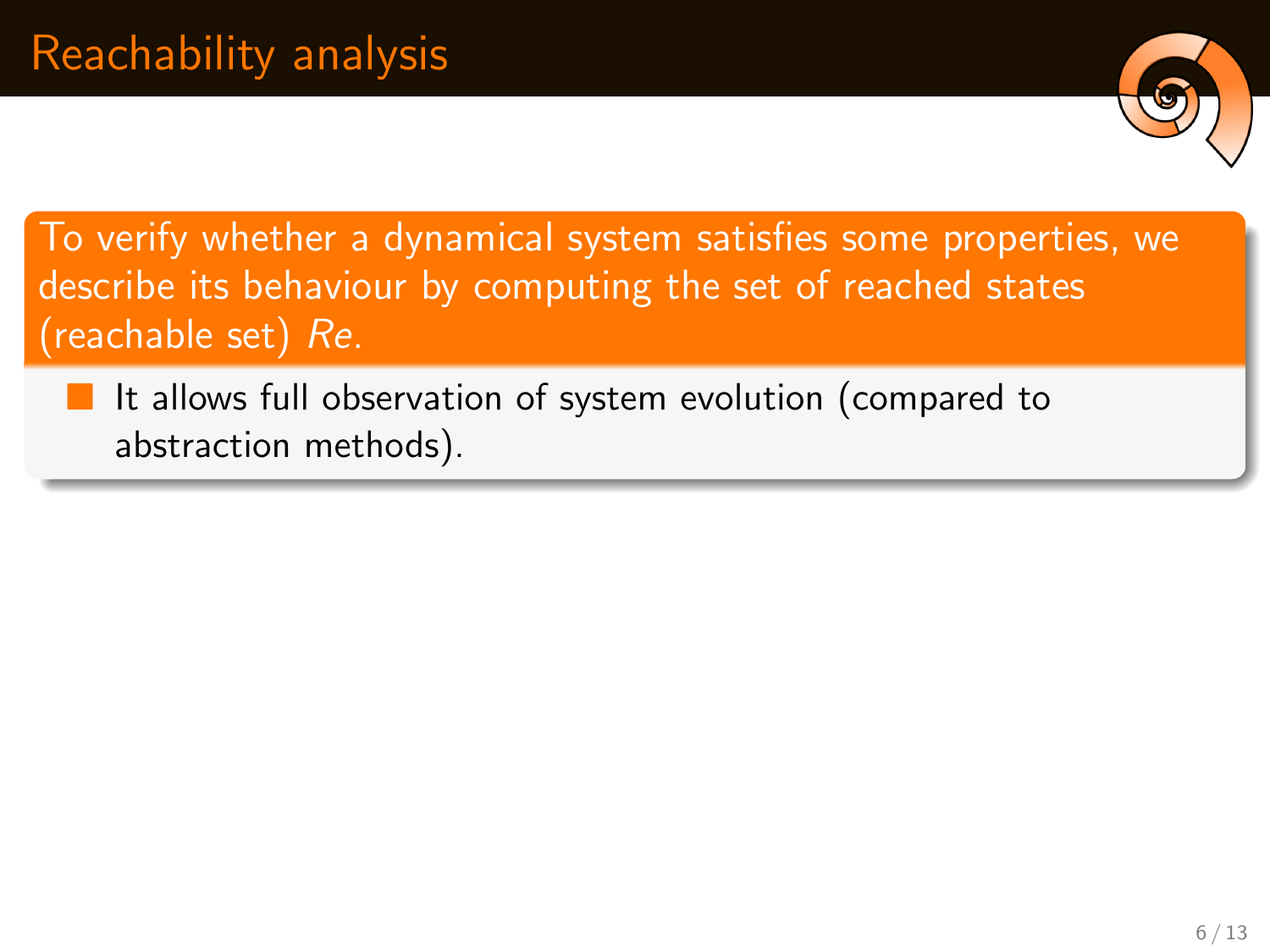

To verify whether a dynamical system satisfies some properties, we describe its behaviour by computing the set of reached states (reachable set) Re.

 $\blacksquare$  It allows full observation of system evolution (compared to abstraction methods).

Re is not computable in general, in particular for **nonlinear** systems.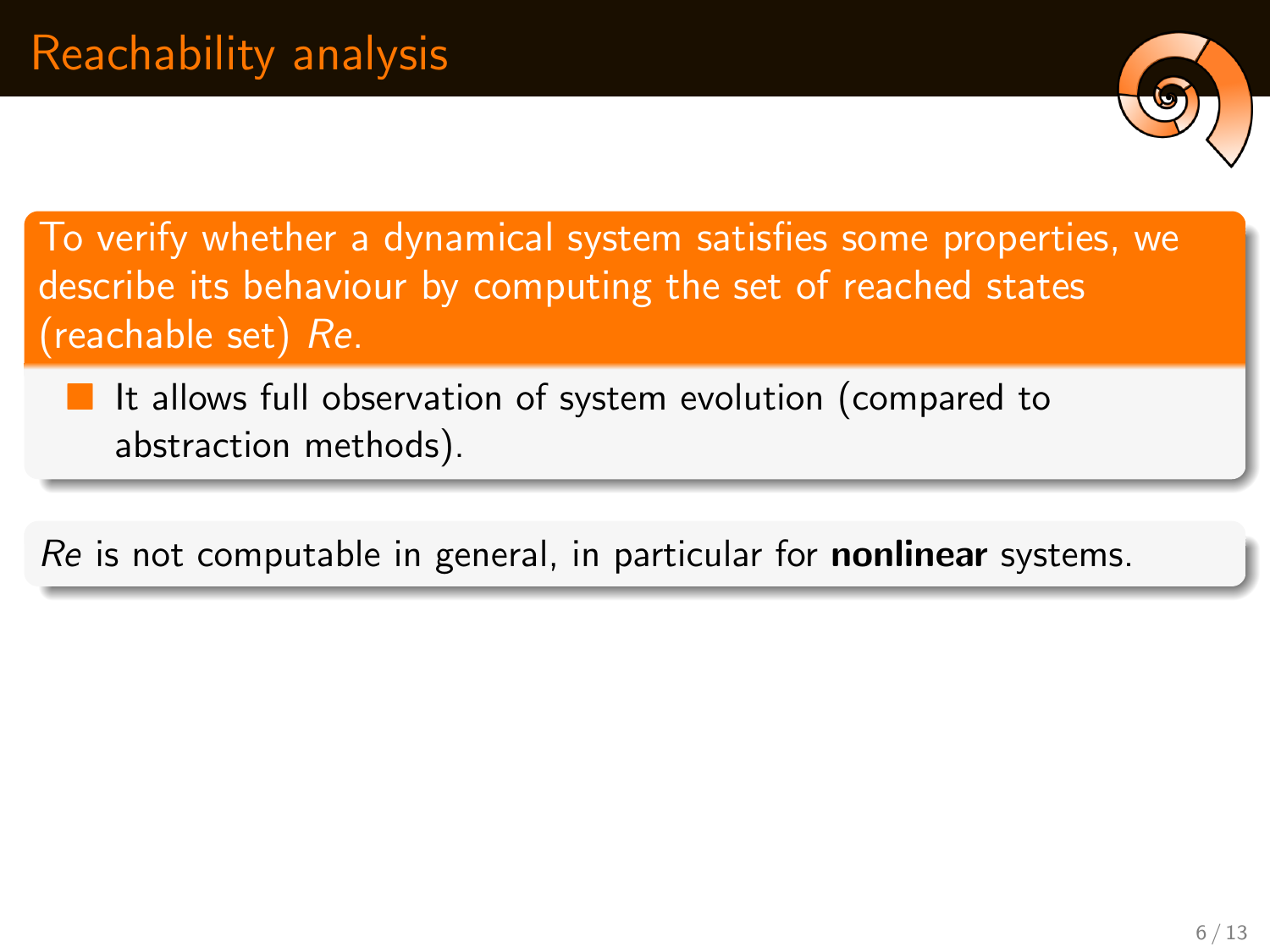

To verify whether a dynamical system satisfies some properties, we describe its behaviour by computing the set of reached states (reachable set) Re.

 $\blacksquare$  It allows full observation of system evolution (compared to abstraction methods).

Re is not computable in general, in particular for **nonlinear** systems.

Re can be approximated, but not in both an effective and efficient way.

- Some operations on accurate representations are still undecidable.
	- Coarse approximations are problematic in terms of reliability of results.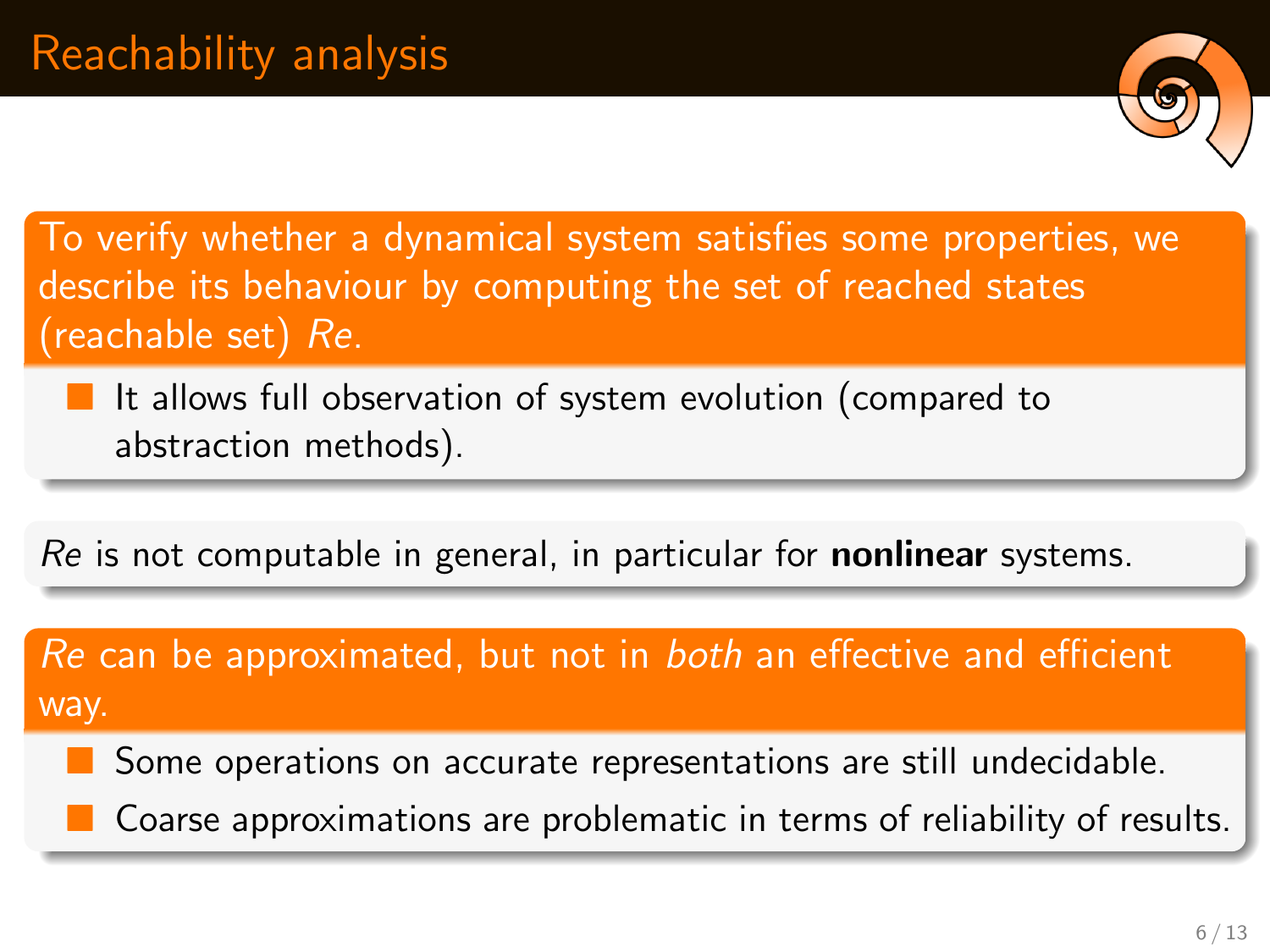## Possible choices of approximating Re:

- 1. Inner approximation I: Re strictly contains I.
- 2. Outer approximation  $Q$ : Re is strictly contained in  $Q$  (an over-approximation of Re).
- 3.  $\varepsilon$ -lower approximation  $L_{\varepsilon}$ : every point of  $L_{\varepsilon}$  is at a distance less than  $\varepsilon$  from  $Re$  (an over-approximation of a subset of  $Re$ ).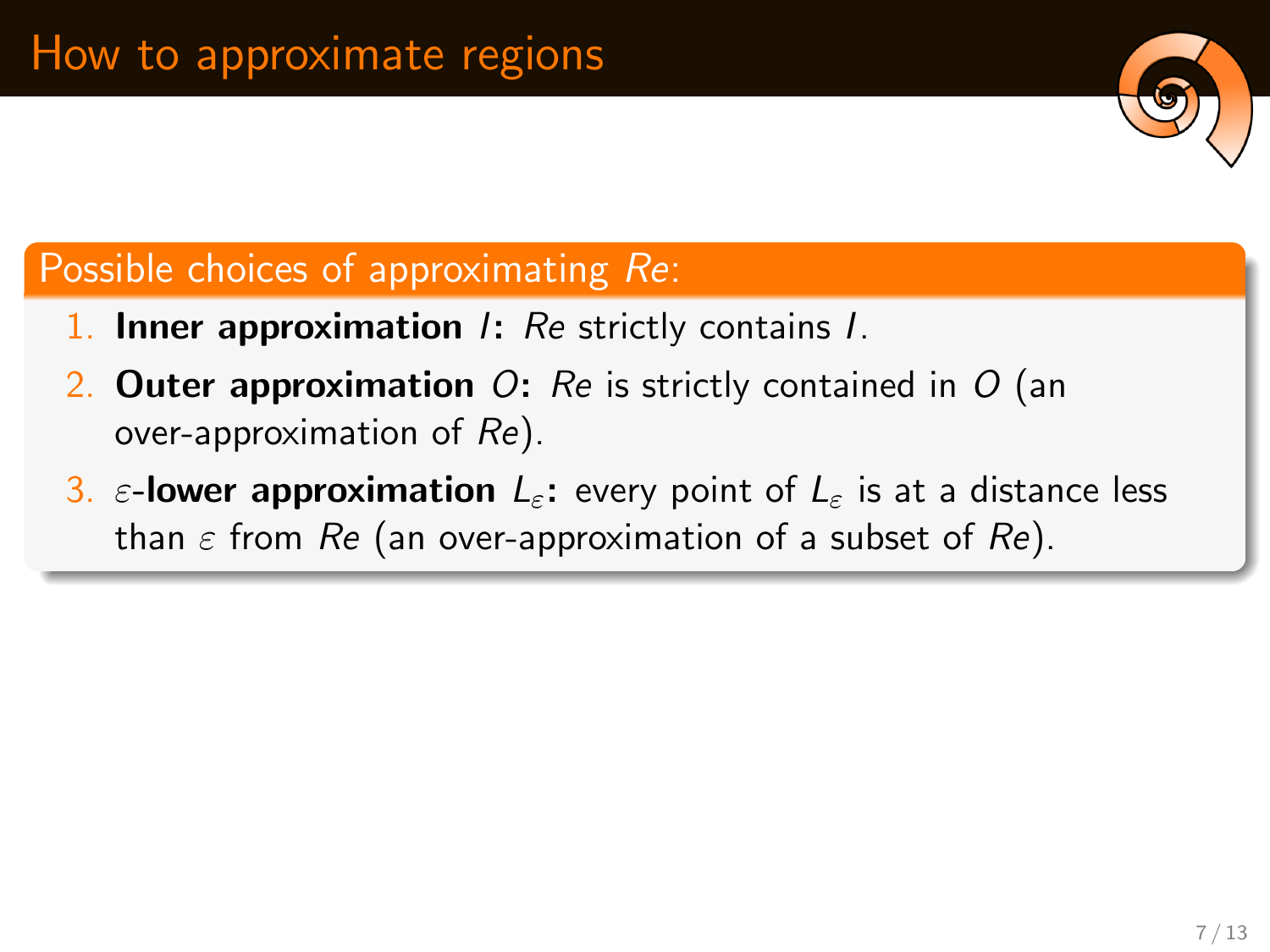## Possible choices of approximating Re:

- 1. Inner approximation  $\ell$ : Re strictly contains  $\ell$ .
- 2. Outer approximation  $O:$  Re is strictly contained in  $O$  (an over-approximation of Re).
- 3.  $\varepsilon$ -lower approximation  $L_{\varepsilon}$ : every point of  $L_{\varepsilon}$  is at a distance less than  $\varepsilon$  from  $Re$  (an over-approximation of a subset of  $Re$ ).
	- Inner approximation is not computable in general.
- Outer and  $\varepsilon$ -lower approximations can be used to verify/falsify properties.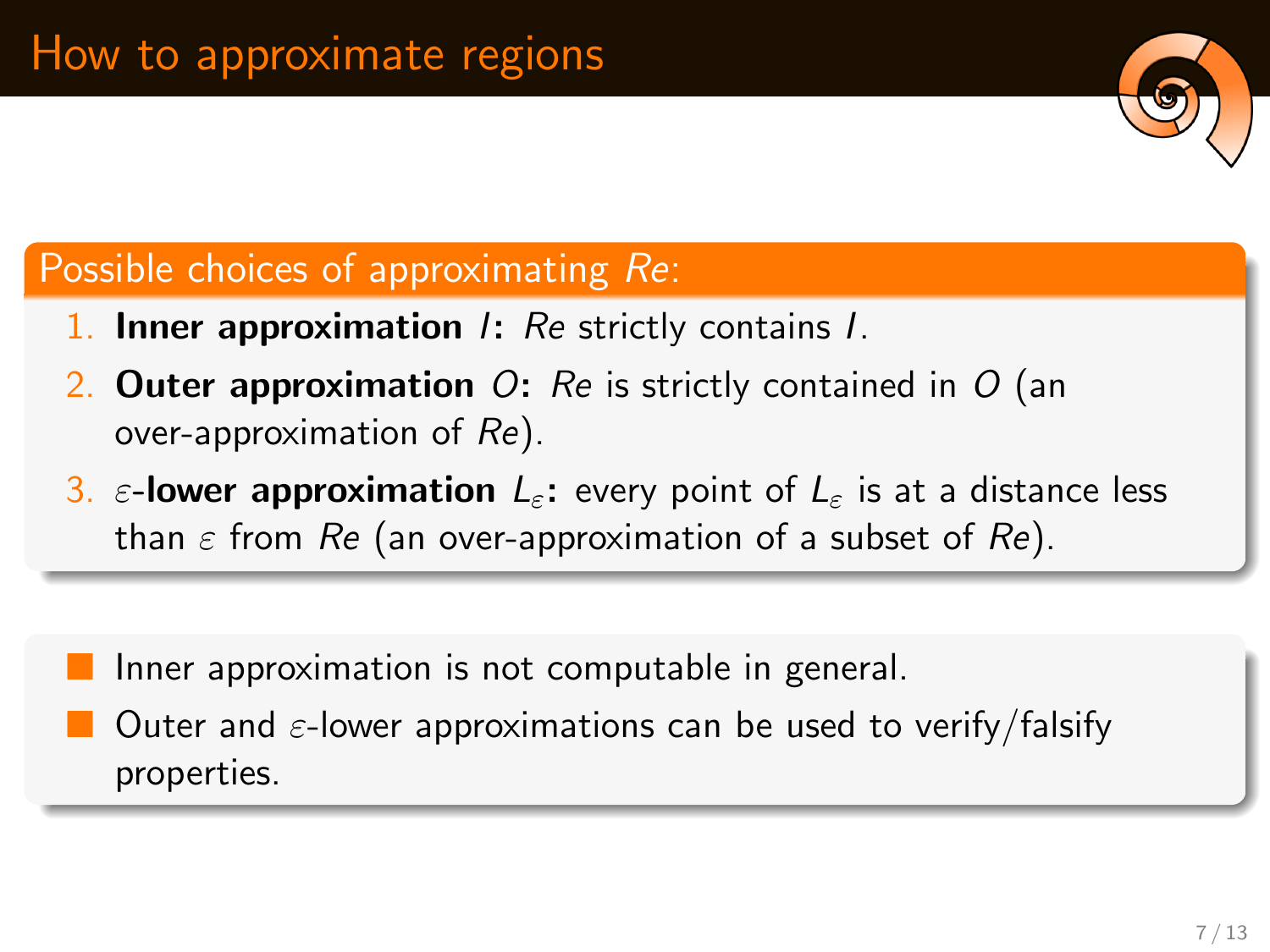# Property satisfaction in terms of sets





- Re is the reachable set, which is unobservable.
- $S_1$ ,  $S_2$  are sets satisfying given properties.
- $O$  is the outer approximation of  $Re$ .
- $\blacksquare$   $L_{\varepsilon}$  is the  $\varepsilon$ -lower approximation of Re.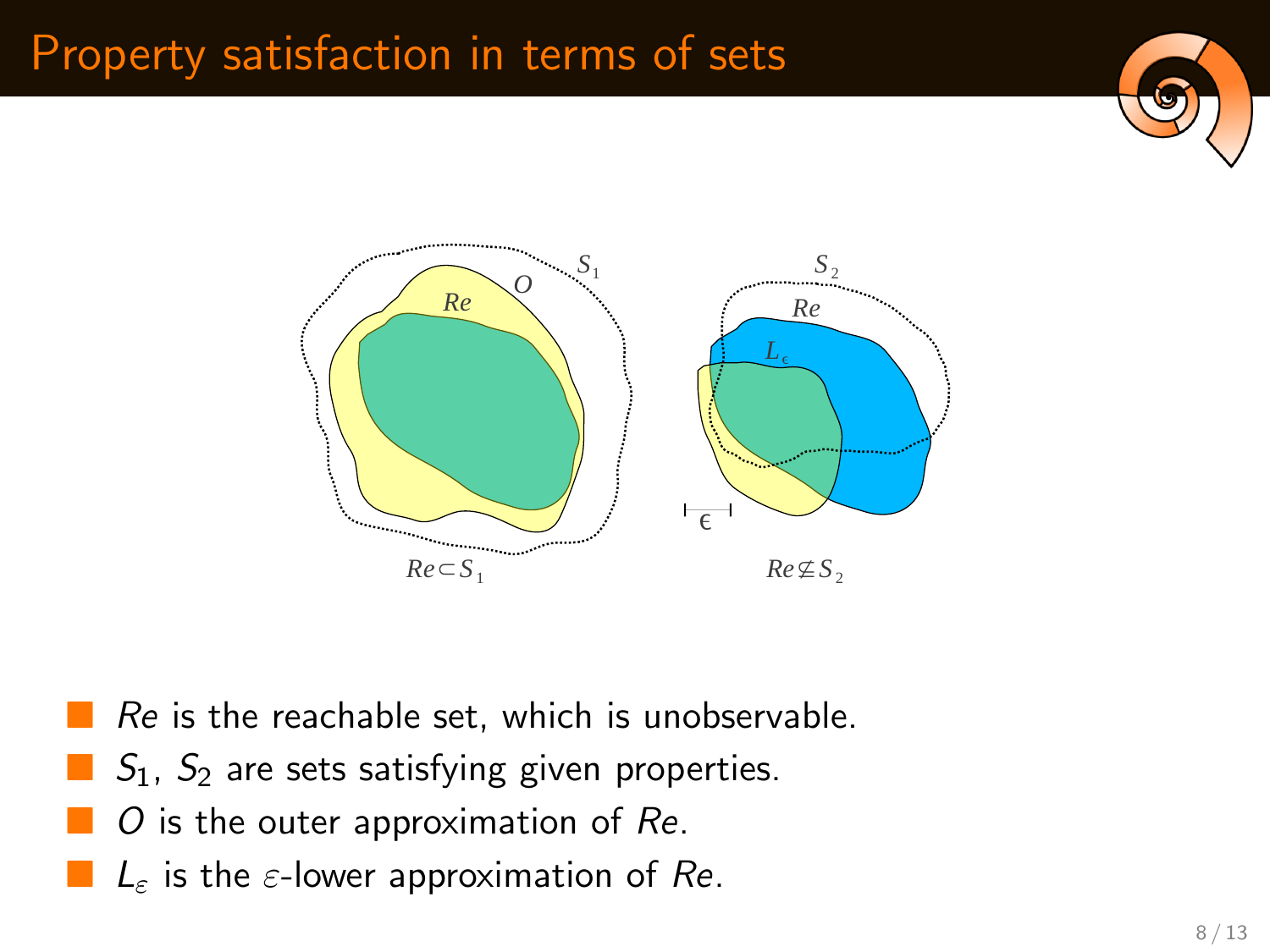

- Developed by a joint team including the University of Verona, the University of Maastricht, the University of Padova, and the University of Barry (Florida)
- $\blacksquare$  Uses the formalism of hybrid automata to describe nonlinear time-continuous systems.
- Based on rigorous semantics paired with interval arithmetics to guarantee correctness of verification over approximated sets.
- Written as a  $C_{++}$  library, released as an open source distribution: <http://www.ariadne-cps.org>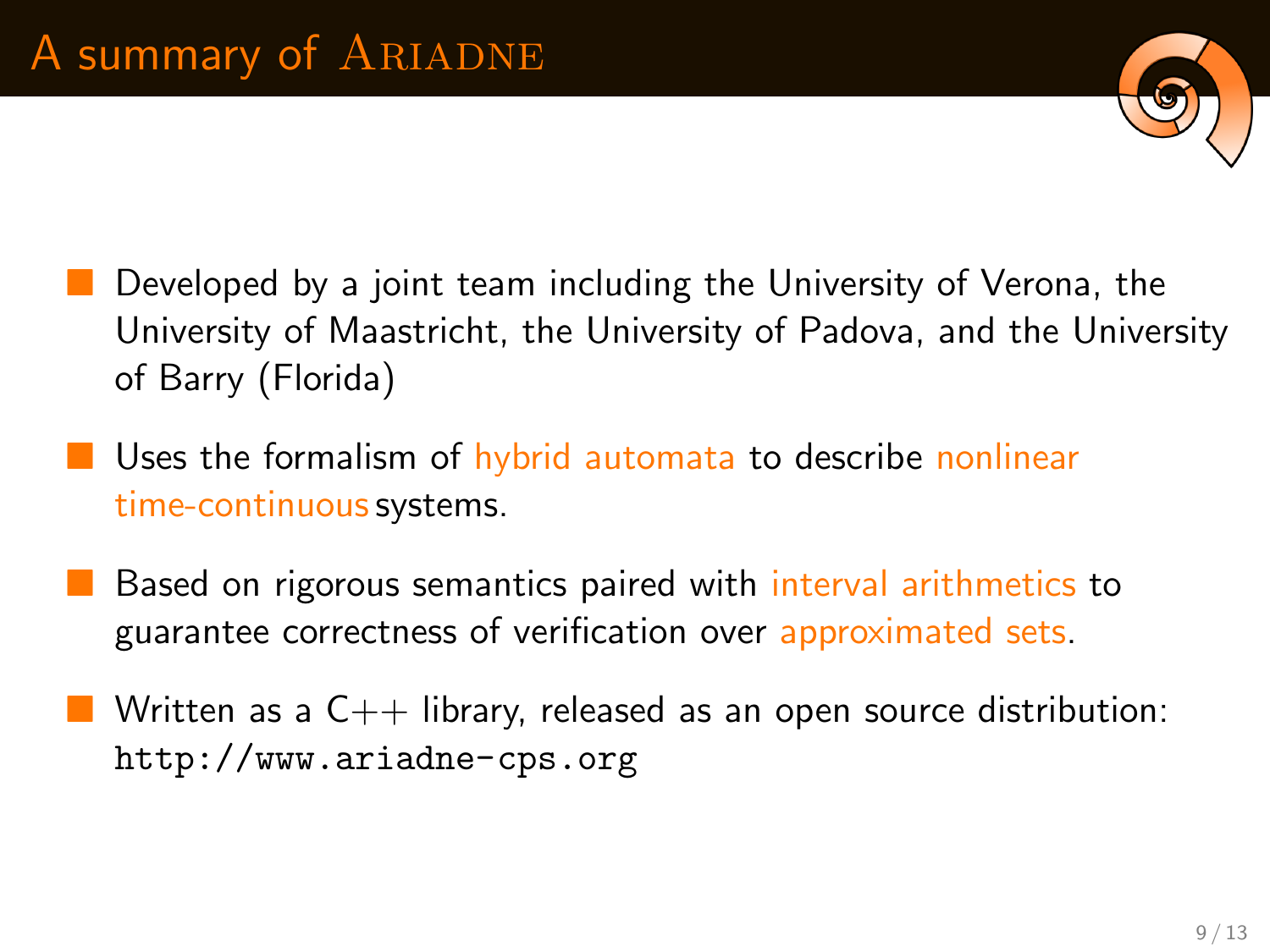

### Upper semantics

When numerical inaccuracies make the transition undecidable, all possible choices are taken. Computed sets do not need to include a point of Re.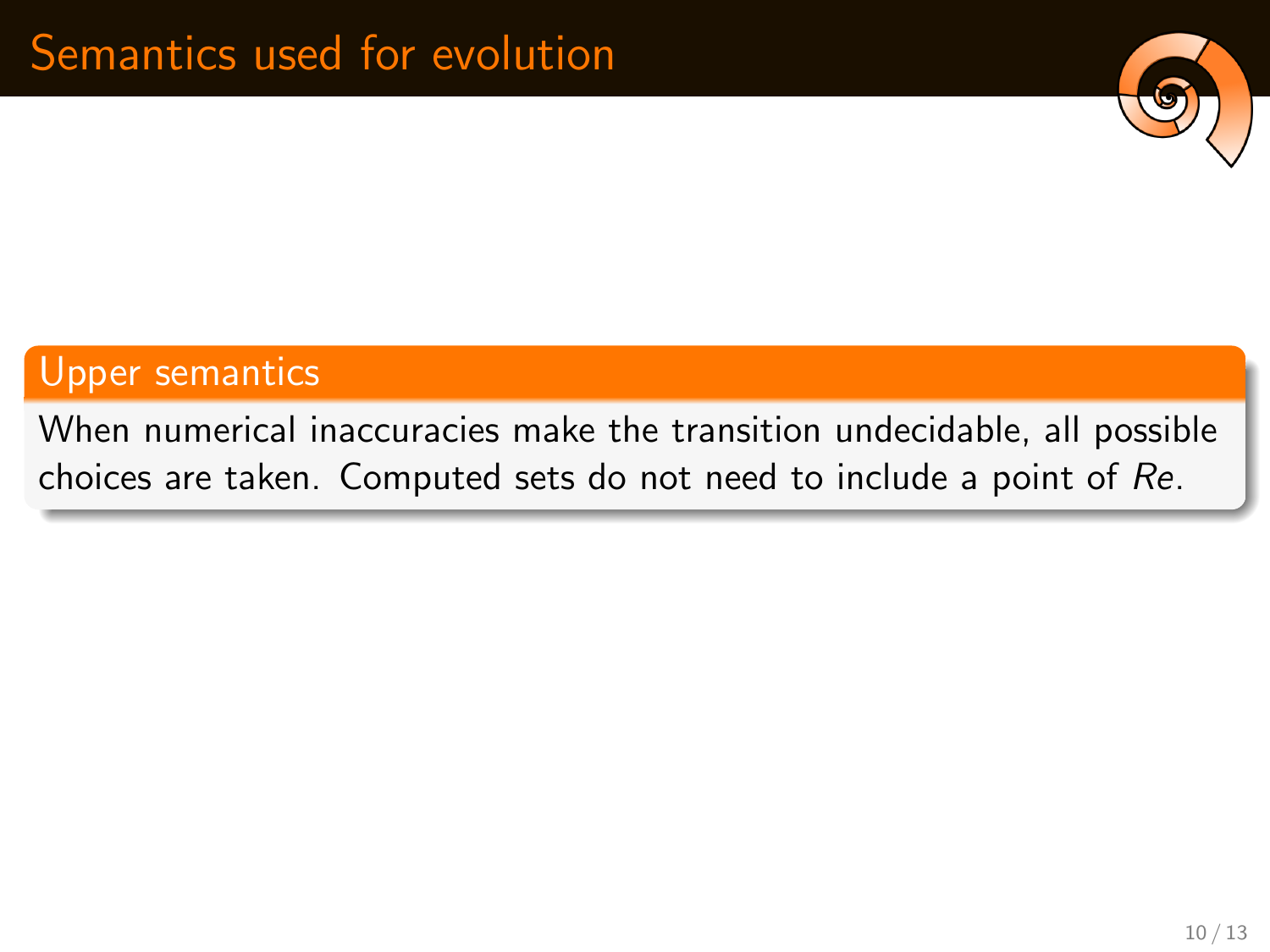

#### Upper semantics

When numerical inaccuracies make the transition undecidable, all possible choices are taken. Computed sets do not need to include a point of Re.

#### Lower semantics

When numerical inaccuracies make the transition undecidable, evolution stops. Computed sets must include at least one point of Re.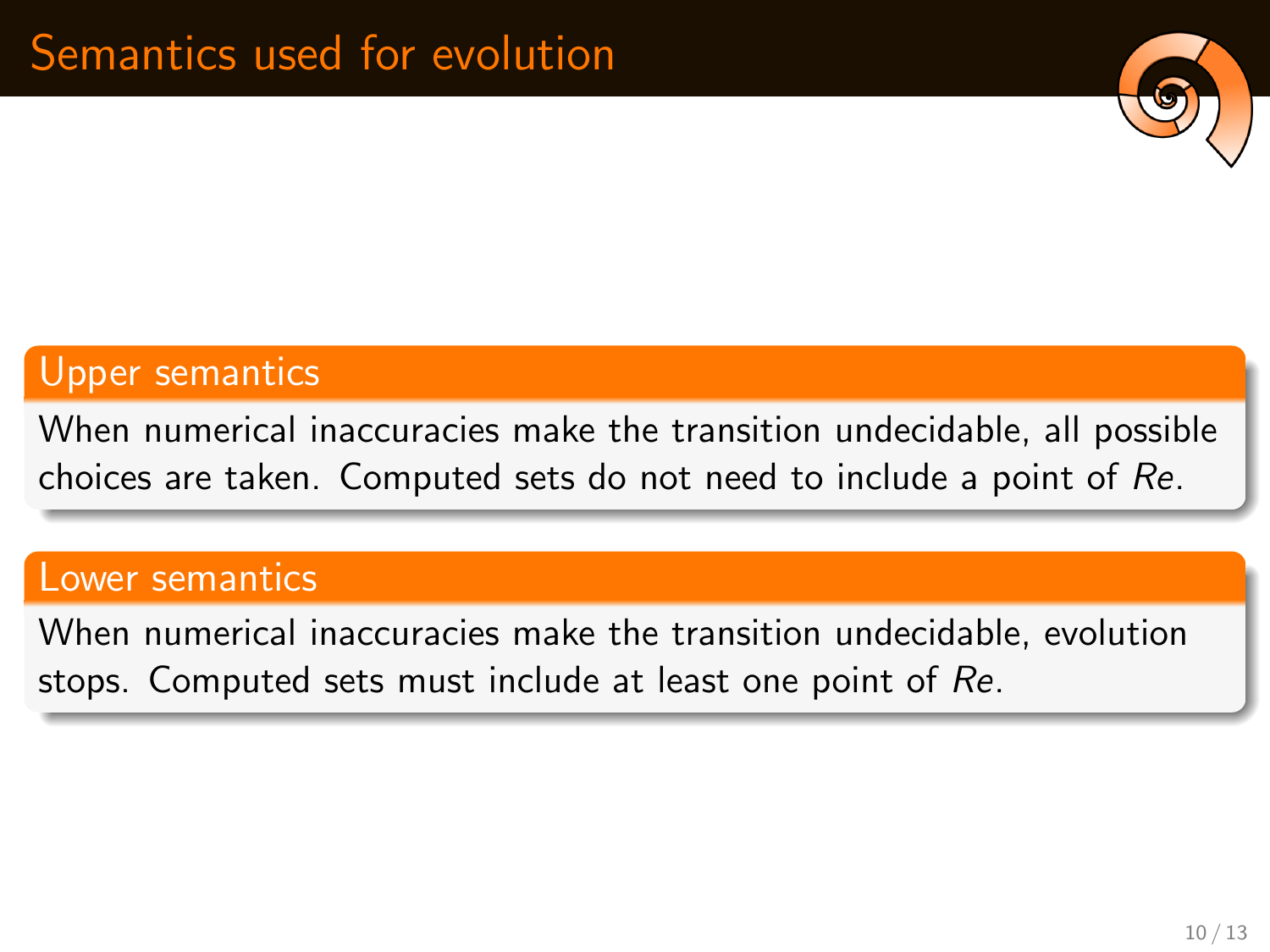

Ariadne can compute the following approximations of the reachable set (available semantics under parentheses):

- An over-approximated subset, up to a given time  $t :$  for proving/disproving properties where a bound on the evolution time is identified [upper, lower];
- **An outer approximation : for proving properties using infinite-time** evolution [upper];
- For a given  $\varepsilon > 0$ , an  $\varepsilon$ -lower approximation : for disproving properties using infinite-time evolution [lower].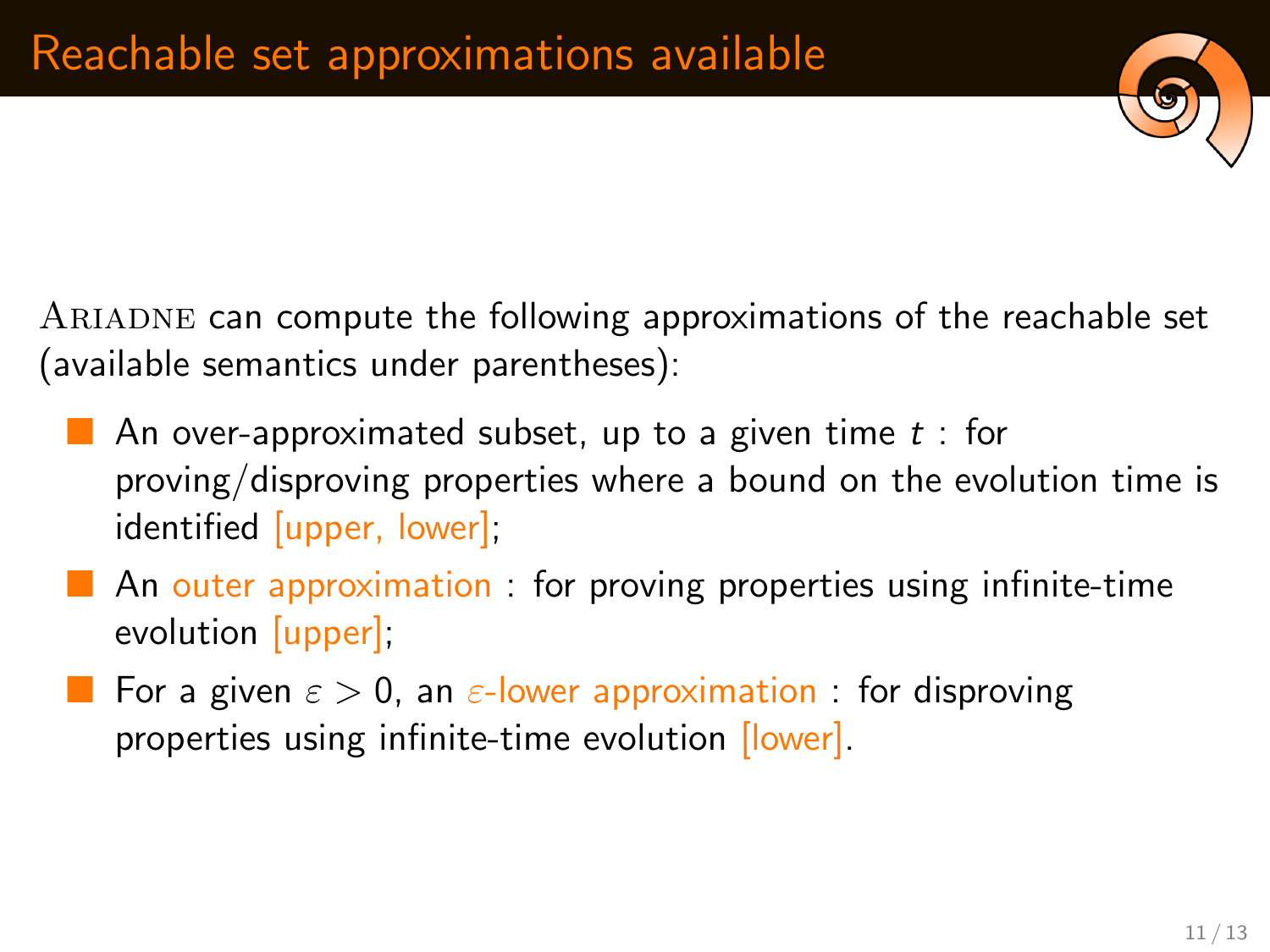

- Very strict safety requirements.
- Increasing reliance on assisted control for improved accuracy.
- Traditionally focused on control theory specifications, recently adopting formal verification approaches.